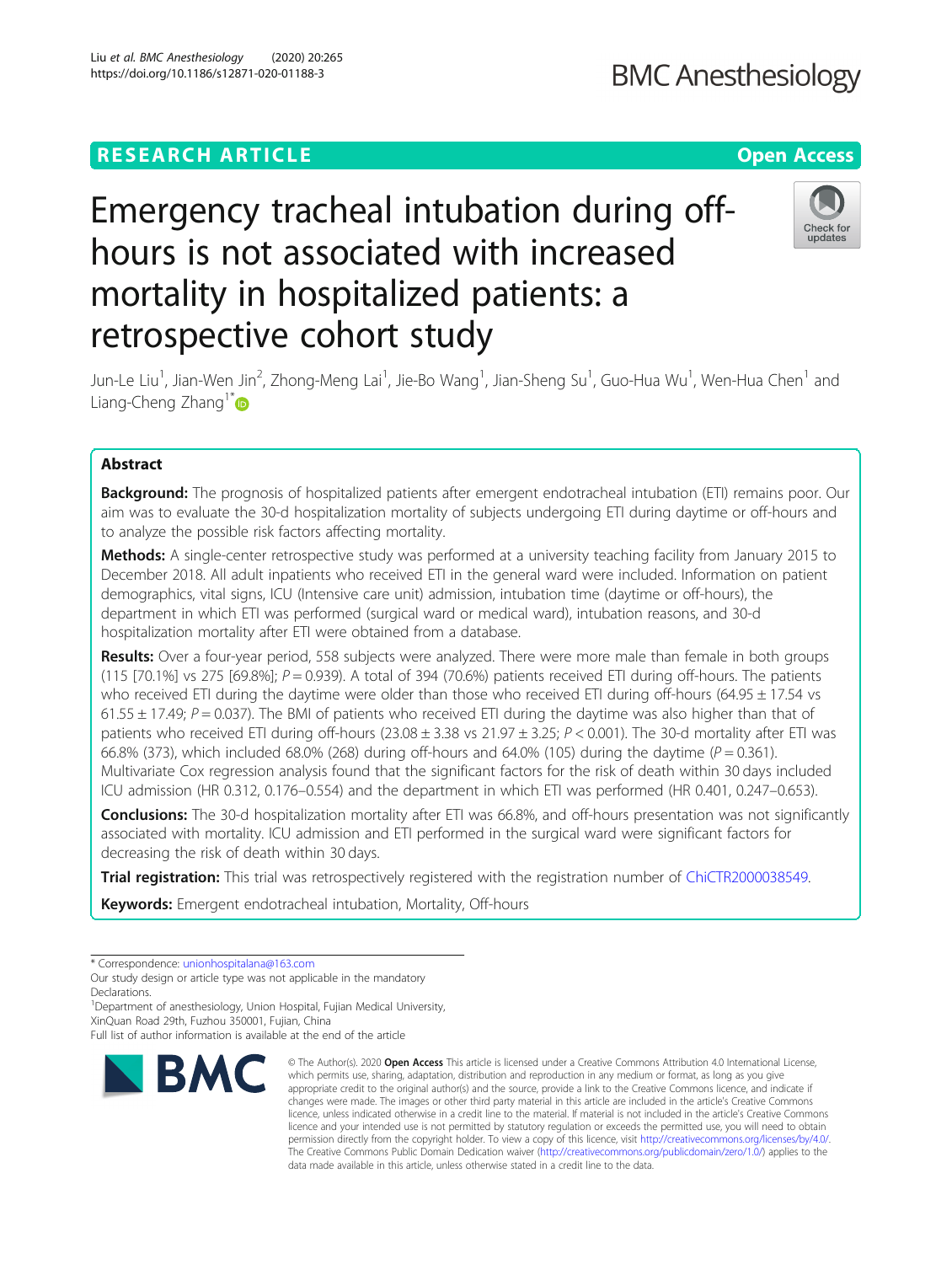# Background

Emergent endotracheal intubation (ETI) for most hospitalized patients with critical illnesses is often performed to stabilize patients' vital signs. Despite the potentially beneficial effects of ETI, such as better control of ventilation and oxygenation as well as protection from aspiration, the outcomes after ETI remain poor [[1\]](#page-8-0). Along with for the primary disease of the patient, some factors may affect prognosis, such as performing endotracheal intubation at the opportune moment and location, performance by a sophisticated anesthesiologist, and emergency treatments after ETI.

A previous study indicated that admission during the weekend was associated with a significantly increased mortality compared with midweek admission [\[2](#page-8-0)–[4\]](#page-8-0). A shortage of medical staff may be a serious problem on the weekend. At most medical institutions, including our own, staffing levels dramatically decrease during off-hours. At these times, staff performance may be impaired because of fatigue and disrupted circadian rhythms [[5](#page-8-0)]. Furthermore, physicians who work during off-hours also provide coverage to patients with whom they may be less familiar. The impact of shift work, particularly during the nighttime, has been shown to impact psychomotor skills and the performance of skilled activities, such as cardiopulmonary resuscitation [[5](#page-8-0), [6\]](#page-8-0). However, using a national database in Japan, Jneid et al. found no significant differences between patients with acute myocardial infarction who presented during regular or off-hours [\[7](#page-8-0)]. Furthermore, the causes of worse outcomes during off-hours in real-world settings remain uncertain. Presumably, a difference in human and technical resources during different times is possible, and the problem might not only be that there are fewer trained health providers but also that professionals are tired and that there are other factors influencing prognosis [\[8](#page-8-0)].

To date, studies on the association between off-hours presentation and ETI-related outcomes have been limited, to the best of our knowledge, and we sought to clarify the association between inpatients undergoing ETI during off-hours and mortality.

The primary goal of this study was the 30 days mortality of inpatients after ETI during the daytime or offhours; the secondary goal was to analyze the risk factors affecting mortality.

# Methods

#### Study setting and design

This single-center retrospective cohort study was undertaken to explore the outcomes of inpatients following ETI from January 2015 to December 2018 in the general ward of the Union Hospital, Fujian Medical University, China. (ChiCTR2000038549) The hospital has 2500 beds and serves as a university teaching facility. This study was conducted in accordance with the amended Declaration of Helsinki. Before data collection, the Research Ethics Committee of the hospital approved this study and waived the requirement for informed consent.

All hospitalized patients (aged ≥18 years) who underwent ETI in the general ward were included. Patients were excluded if they were intubated prior to admission, had preexisting endotracheal tube exchanges, were less than 18 years old, were intubated in the ICU or emergency department, had incomplete data, etc.

# Operation procedure of emergency endotracheal intubation

Our special endotracheal intubation rescue team consisting of an experienced attending anesthesiologist and an anesthesia intern were the first responders for all emergent airway requests in our hospital. In addition to the team on call, a variety of video laryngoscope must been equipped. All patients were intubated by video laryngoscope under emergency circumstances.

# Clinical data collection

Demographic data were extracted from the medical record, including age, sex, body mass index (BMI), and admission diagnosis. Factors related to intubation included the preintubation heart rate (HR), mean arterial pressure (MAP), oxygen saturation (SPO<sub>2</sub>), shock index (SI), ICU admission, preintubation cardiopulmonary cerebral resuscitation (CPCR), postintubation CPCR, intubation time (the daytime was defined as between 8:00 AM and 6:00 PM from Monday to Friday; off-hours was defined as the period from 6:01 PM to 7:59 AM from Monday through Friday plus the entire weekend), and intubation reasons. We also recorded the 1-d, 7-d, 30-d mortality after ETI and the reasons for mortality.

Data were extracted into a standardized data form by 3 separate reviewers (JB Wang, JS Su, and GH Wu) who were blinded to the study hypotheses.

# Outcome measures

The primary goal of this study was to evaluate the 30-d mortality of inpatients after ETI during the daytime or off-hours; the secondary goal was to analyze the risk factors affecting mortality. The factors included age (≥65 years = 0;18–64 years = 1), sex (female = 0; male = 1), BMI  $(18.5-23.9=0; 18.5 \text{ or } 24=1)$ , time of ETI  $\frac{day}{}$  $time = 0$ ; off-hours = 1), department of ETI (surgery ward = 0; medicine ward = 1), characteristics Pre-ETI [CPCR (no = 0; yes = 1), Consciousness (no = 0; yes = 1),  $MAP(≥70 mmHg = 0; <70 mmHg = 1)$ ,  $HR(≥60 or <100$ bate/min = 0; <60 or  $\geq$  100 bate/min = 1), and SI( $\leq$ 1 or  $>2 = 0$ ; 1–2 = 1)], CPCR (no = 0; yes = 1), and ICU admission (no = 0; yes = 1) post-ETI.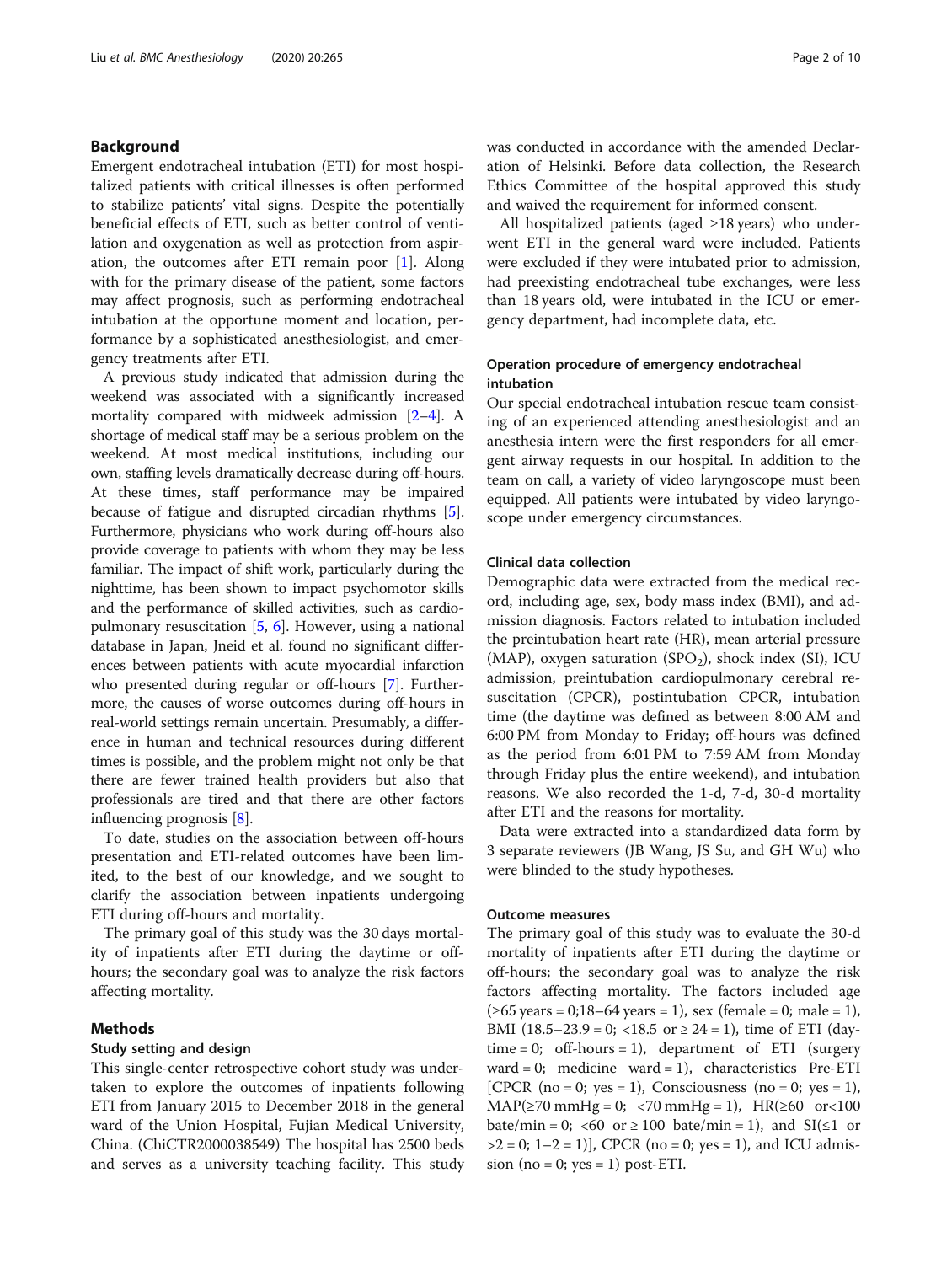# Statistical analysis

For continuous parameters, Student's t-tests were used to evaluate differences between groups; for discontinuous parameters, chi-square statistics were used to detect differences between groups.

The secondary outcomes were evaluated with the logrank test and cox regression model of survival analysis. The significance level was set at 5% ( $P < 0.05$ ) for all statistical tests. Data were coded and stored in Excel and were analyzed using the Statistical Package for the Social Sciences version 21.0 software (SPSS Inc., Chicago, IL, USA). All results are presented as numbers (median and percentage), ratios or the mean  $\pm$  the standard deviation, unless otherwise noted.

# Results

# Demographics and patient characteristics

Over a four-year period, there were 1028 subjects who underwent emergent endotracheal intubation. Among these patients, we excluded 470 subjects for the following reasons: intubation in the emergency department (315), age less than 18 years (77), and incomplete data (78). The remaining 558 subjects were analyzed (Fig. 1).

Table [1](#page-3-0) shows the clinical demographics of the 558 subjects who underwent emergent endotracheal intubation. A total of 394 (70.6%) patients received ETI

during off-hours. There were more male than female in both groups  $(115 \, [70.1\%] \text{ vs } 275 \, [69.8\%]; P = 0.939$ . The patients who received ETI during the daytime were older than those who received ETI during the off-hours  $(64.95 \pm 17.54 \text{ vs } 61.55 \pm 17.49; P = 0.037)$ . The BMI of the patients who received ETI during the daytime was also higher than that of the patients who received ETI during off-hours  $(23.08 \pm 3.38 \text{ vs. } 21.97 \pm 3.25; P < 0.001)$ . The most frequent admitting diagnosis was neurological diseases, followed by heart diseases, gastrointestinal diseases, and end-stage hematopathy. There were no differences in the admitting diagnoses of the subjects during the daytime or off-hours.

Table [2](#page-4-0) shows the intubating factors and characteristics of the hospitalized patients who underwent emergent endotracheal intubation. There was no difference between the patients who underwent ETI during the daytime and off-hours who were admitted to the ICU  $[74/164 (45.1\%)$  vs  $157/394 (39.8\%)$ ,  $P = 0.249$ . Of the patients who received ETI in the surgical ward, 42 (25.6%) patients received ETI during the daytime, and 127 (32.2%) patients received ETI during off-hours ( $\chi^2$  = 2.406;  $P = 0.121$ ). The most common causes of ETI were respiratory diseases, followed by cardiovascular diseases and neurological diseases. There were no differences in the causes of ETI between the daytime and off-hours.

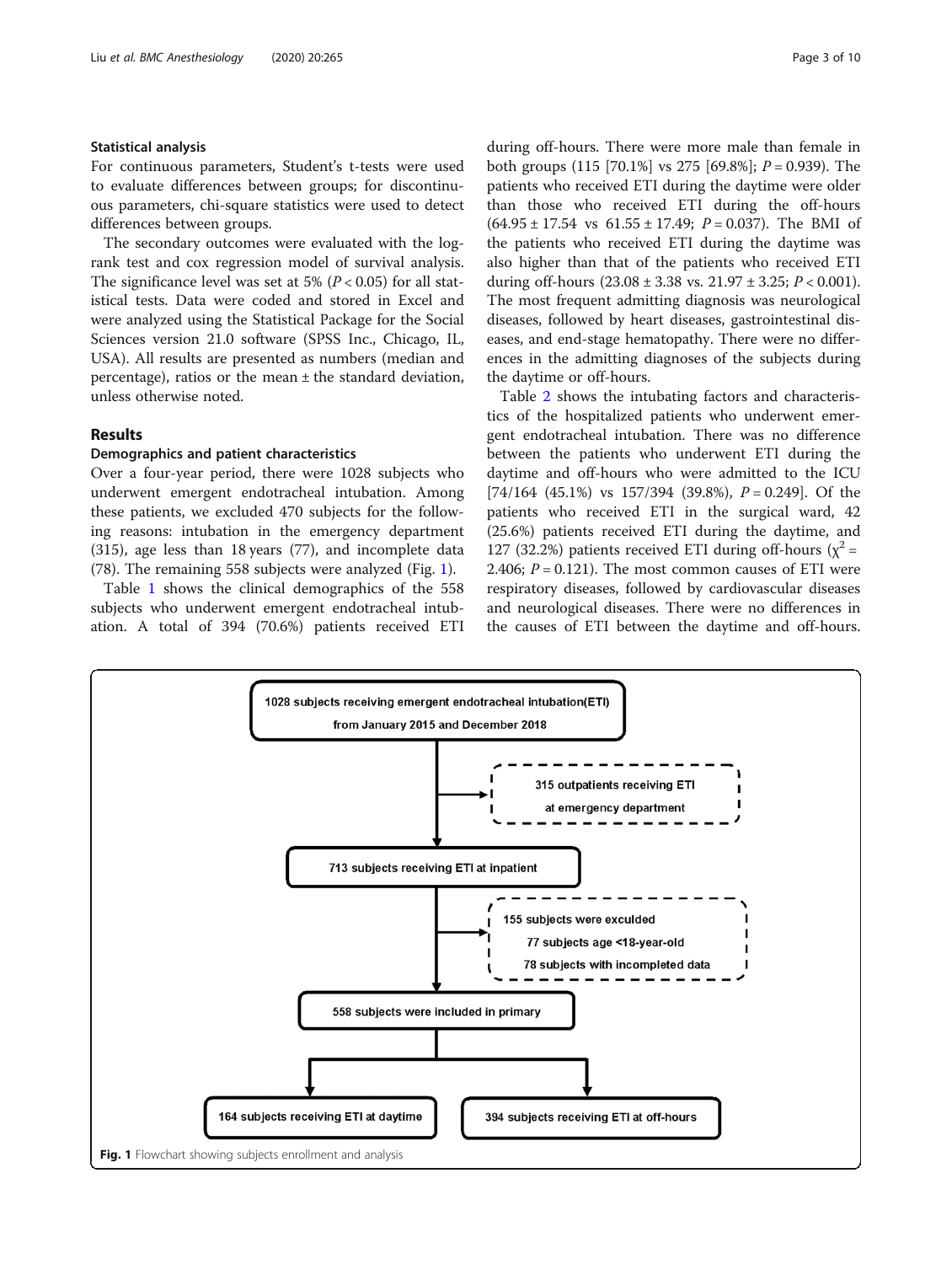| <b>Characteristics</b>                | Daytime $(N = 164)$ | Off-hours ( $N = 394$ ) | P     |
|---------------------------------------|---------------------|-------------------------|-------|
| Male Gender <sup>a</sup>              | 115 (70.1%)         | 275 (69.8%)             | 0.939 |
| Age (median, years) <sup>b</sup>      | $67(22 - 96)$       | 64 (20-96)              | 0.037 |
| BMI (kg/m <sup>2</sup> ) <sup>b</sup> | $23.08 \pm 3.38$    | $21.97 \pm 3.25$        | 0.000 |
| Admitting diagnosis <sup>a</sup>      |                     |                         |       |
| Heart disease                         | 34 (20.7%)          | 64 (16.2%)              | 0.204 |
| CAD                                   | 25 (15.2%)          | 54 (13.7%)              | 0.635 |
| AMI                                   | 13 (7.9%)           | 33 (8.4%)               | 0.861 |
| Neurological diseases                 | 48 (29.3%)          | 96 (24.4%)              | 0.228 |
| cerebral hemorrhage                   | $5(3.0\%)$          | 23 (5.8%)               | 0.169 |
| cerebral infarction                   | 17 (10.4%)          | 24 (6.1%)               | 0.078 |
| End stage Hematopathy                 | 16 (9.8%)           | 59 (15.0%)              | 0.100 |
| Respiratory diseases                  | 17 (10.4%)          | 43 (10.9%)              | 0.849 |
| COPD                                  | $4(2.4\%)$          | 17 (4.3%)               | 0.289 |
| pneumonia                             | 6(3.7%)             | 13 (3.3%)               | 0.831 |
| Gastrointestinal diseases             | 27 (16.5%)          | 67 (17.0%)              | 0.876 |
| obstruction                           | 3(1.8%)             | 12 (3.0%)               | 0.602 |
| perforation                           | 2(1.2%)             | $1(0.3\%)$              | 0.208 |
| Burn                                  | 6(3.7%)             | 9(2.3%)                 | 0.361 |
| Orthopaedics                          | 3(1.8%)             | 9(2.3%)                 | 0.986 |
| Urology                               | $4(2.4\%)$          | 19 (4.8%)               | 0.291 |
| CTD                                   | 2(1.2%)             | 7(1.8%)                 | 0.915 |
| Others                                | 7(4.3%)             | 21 (5.3%)               | 0.601 |

<span id="page-3-0"></span>Table 1 Demographic data of inpatients who underwent emergent endotracheal intubation

Data are presented as numbers (median and percentage), or ratios or mean ± standard deviation

BMI Body mass index, ACD Coronary artery disease, AMI Acute myocardial infarction, COPD Chronic obstructive pulmonary disease, ARDS Acute respiratory distress syndrome, CTD Connective tissue disease

<sup>a</sup>Chi-square

<sup>b</sup>two-tailed Student's t test

There were 149 (26.7%) inpatients who underwent cardiopulmonary cerebral resuscitation (CPCR) before ETI (51 [31.1%] vs 98 [24.9%],  $P = 0.130$ ), and 167 (29.9%) inpatients underwent CPCR after ETI (51 [31.1%] vs116 [29.4%],  $P = 0.697$ ). Pre-ETI characteristics, such as HR, MAP,  $SPO<sub>2</sub>$ , and SI, were not different between the two groups.

#### Mortality

Overall, the 1-day, 7-day and 30-d mortality after ETI were 41.0% (229), 54.3% (303), and 66.8% (373), respectively. The departments with the most ETI-related deaths were the Neurology, Cardiology, Hematology, and Respiratory departments. Detailed data distributions are shown in Fig. [2](#page-5-0).

# One-day mortality

The 1-d mortality was 39.6% (65/164) during the daytime and 41.6% (164/394) during off-hours ( $\chi^2$  = 0.190,  $P = 0.663$ . The most common causes of mortality were cardiopulmonary arrest (40.0%, 26/65), respiratory failure (23.1%, 15/65), and heart failure (9.2%, 6/65) during the daytime, which is in accordance with cardiopulmonary arrest (40.9%, 67/164), respiratory failure (20.7%, 34/164), and heart failure (12.2%, 29/164) during offhours. There were no significant differences in the causes of death between the two groups (Table [3](#page-6-0)).

# Seven-day mortality

The 7-d mortality was 51.8% (85/164) during the daytime and 55.3% (218/394) during off-hours ( $\chi^2$  = 0.572,  $P = 0.450$ ). The number of deaths within 7 days after ETI was 20/105 (19.0%) during the daytime and 54/268 (20.1%) during off-hours ( $\chi^2$  = 0.058, P = 0.810). The most common causes were respiratory failure (45.0%, 9/ 20) and cardiopulmonary arrest (20.0%, 9/20) during the daytime, whereas the most common causes were respiratory failure (48.1%, 26/54), MODS (14.8%, 8/54) and septic shock (11.1%, 6/54) during off-hours. There were no significant differences in the causes of death within 7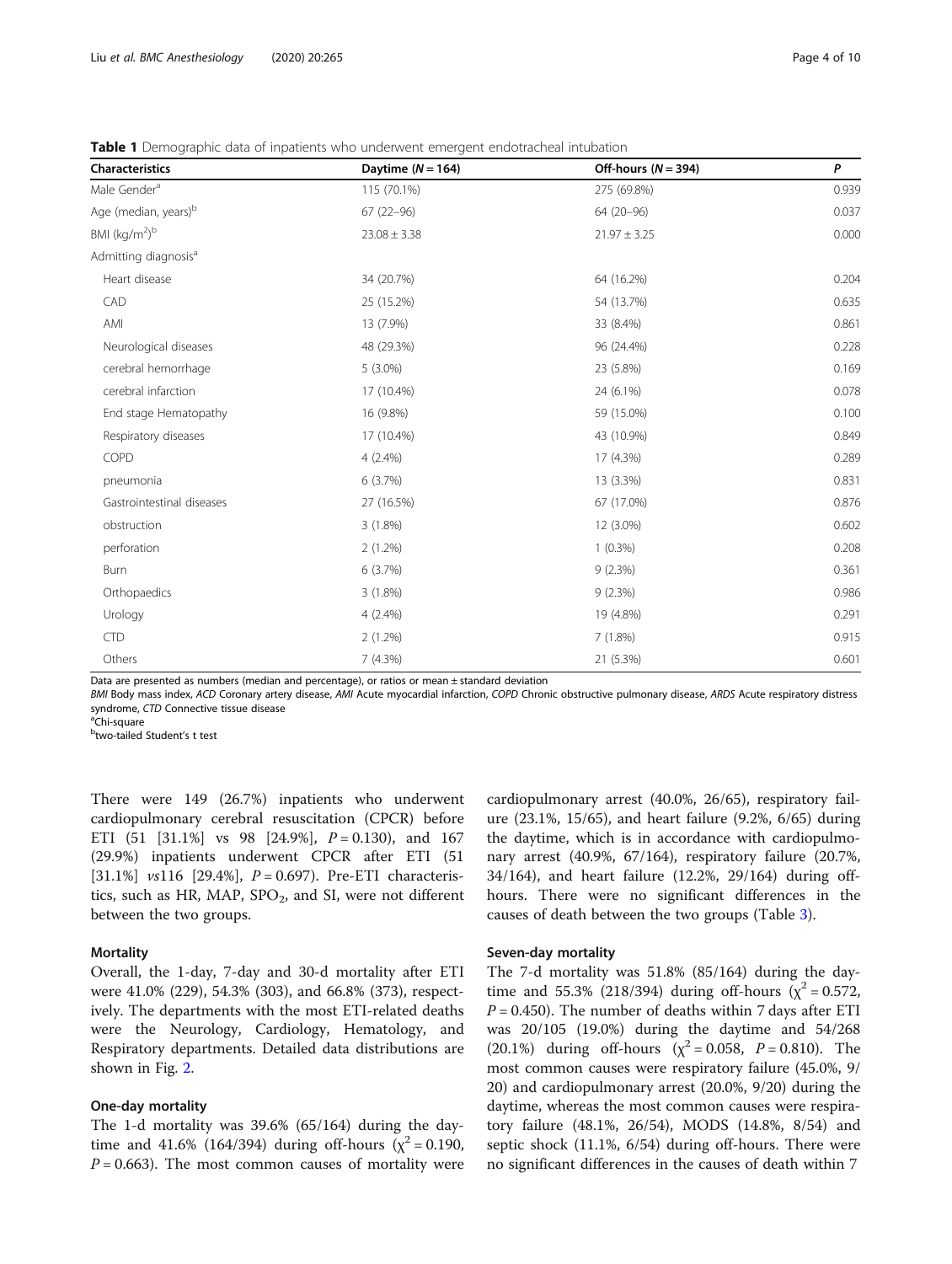<span id="page-4-0"></span>**Table 2** Intubating characteristics of inpatients who underwent emergent endotracheal intubation

| <b>Characteristics</b>  | Daytime $(N = 164)$  | Off-hours ( $N = 394$ ) | $X^2$ or 95% CI   | P     |
|-------------------------|----------------------|-------------------------|-------------------|-------|
| ICU admission           | 74 (45.1%)           | 157 (39.8%)             | 1.328             | 0.249 |
| Departments of ETI      |                      |                         | 2.406             | 0.121 |
| Surgical ward           | 42 (25.6%)           | 127 (32.2%)             |                   |       |
| Medical ward            | 122 (74.4%)          | 267 (67.8%)             |                   |       |
| Mortality after ETI     |                      |                         |                   |       |
| 1 day                   | 65 (39.6%)           | 164 (41.6%)             | 0.190             | 0.663 |
| 7 days                  | 85 (51.8%)           | 218 (55.3%)             | 0.572             | 0.450 |
| 30 days                 | 105 (64.0%)          | 268 (68.0%)             | 0.834             | 0.361 |
| Reasons for intubation  |                      |                         |                   |       |
| Respiratory diseases    | 90 (54.9%)           | 239 (60.7%)             | 1.600             | 0.206 |
| Cardiovascular diseases | 60 (36.6%)           | 123 (31.2%)             | 1.514             | 0.219 |
| Neurological diseases   | 14 (8.5%)            | 26 (6.6%)               | 0.653             | 0.420 |
| Others                  | $1(0.6\%)$           | 5(1.3%)                 | 0.056             | 0.812 |
| <b>CPCR</b>             |                      |                         |                   |       |
| Pre-ETI                 | 51 (31.1%)           | 98 (24.9%)              | 0.292             | 0.130 |
| Post-ETI                | 51 (31.1%)           | 116 (29.4%)             | 0.151             | 0.697 |
| Pre-ETI characteristics |                      |                         |                   |       |
| HR (BPM)                | $116.051 \pm 35.019$ | $114.635 \pm 32.443$    | $-4.654$ to 7.482 | 0.647 |
| MAP (mmHg)              | $83.555 \pm 27.597$  | $85.071 \pm 26.202$     | $-6.370$ to 3.344 | 0.540 |
| $SPO2$ (%)              | 79.701 ± 16.496      | 79.558 ± 16.459         | $-2.868$ to 3.152 | 0.927 |
| SI                      | $0.993 \pm 0.424$    | $0.984 \pm 0.413$       | $-0.064$ to 0.093 | 0.736 |

Data are presented as numbers (median and percentage), or ratio or mean  $\pm$  standard deviation

ICU Intensive care unit, ETI Emergent endotracheal intubation, CPCR Cardiopulmonary cerebral resuscitation, HR Heart rate, MAP Mean arterial pressure, SPO<sub>2</sub> Pulse oxygen saturation, SI Shock index

<sup>a</sup>Chi-square

<sup>b</sup>two-tailed Student's *t* test

days after ETI between the two groups. Among the deaths within 7 days after ETI during the daytime or offhours, the department distribution is shown in Fig. [2.](#page-5-0)

# Thirty-day mortality

The 30-d mortality between the two groups was not significantly different (64.0% [105/164] vs 68.0% [268/394];  $\chi^2$  = 0.834, P = 0.361). The number deaths within 7–30 days after ETI was 20/105 (19.0%) during the daytime and 50/268 (18.7%) during off-hours ( $\chi^2$  = 0.008, P = 0.931). The most common causes were respiratory failure (35.0%, 7/20), MODS (25.0%, 5/20), and heart failure (20.0%, 4/20) during the daytime, whereas the most common causes were respiratory failure (28.0%, 14/50), heart failure (26.0%, 13/50), and septic shock (14.0%, 7/ 50) during off-hours. There were no significant differences in the causes of death within 30 days after ETI between the two groups.

# Some risk factors for mortality

Figure [3](#page-6-0) shows the Kaplan-Meier survival curves of the cumulative probability of death within 30 days after

emergent endotracheal intubation during the daytime or off-hours (hazard ratio 0.879, 0.679–1.137). Table [4](#page-7-0) shows the results of the multivariate Cox regression analysis. A significant factor for a decreased risk of death at 30 days was ICU admission—patients who were admitted to the ICU were at a decreased risk compared with those who were not admitted to the ICU (hazard ratio 0.312, 0.176 to 0.554). The departments in which ETI was performed (medical wards or surgical wards) were also a significant factor that affected the risk of death at 30 days (hazard ratio 0.401, 0.247 to 0.653).

# **Discussion**

The major findings of this study were as follows. First, the 30-d hospitalization mortality after ETI was as high as 66.8%, and off-hours presentation was not significantly associated with mortality. Second, ICU admission and ETI performed in the surgical ward were significant factors for decreasing the risk of death within 30 days.

In our study, the median age of patients who received ETI during the daytime was higher than that during offhours. Advanced age is typically positively associated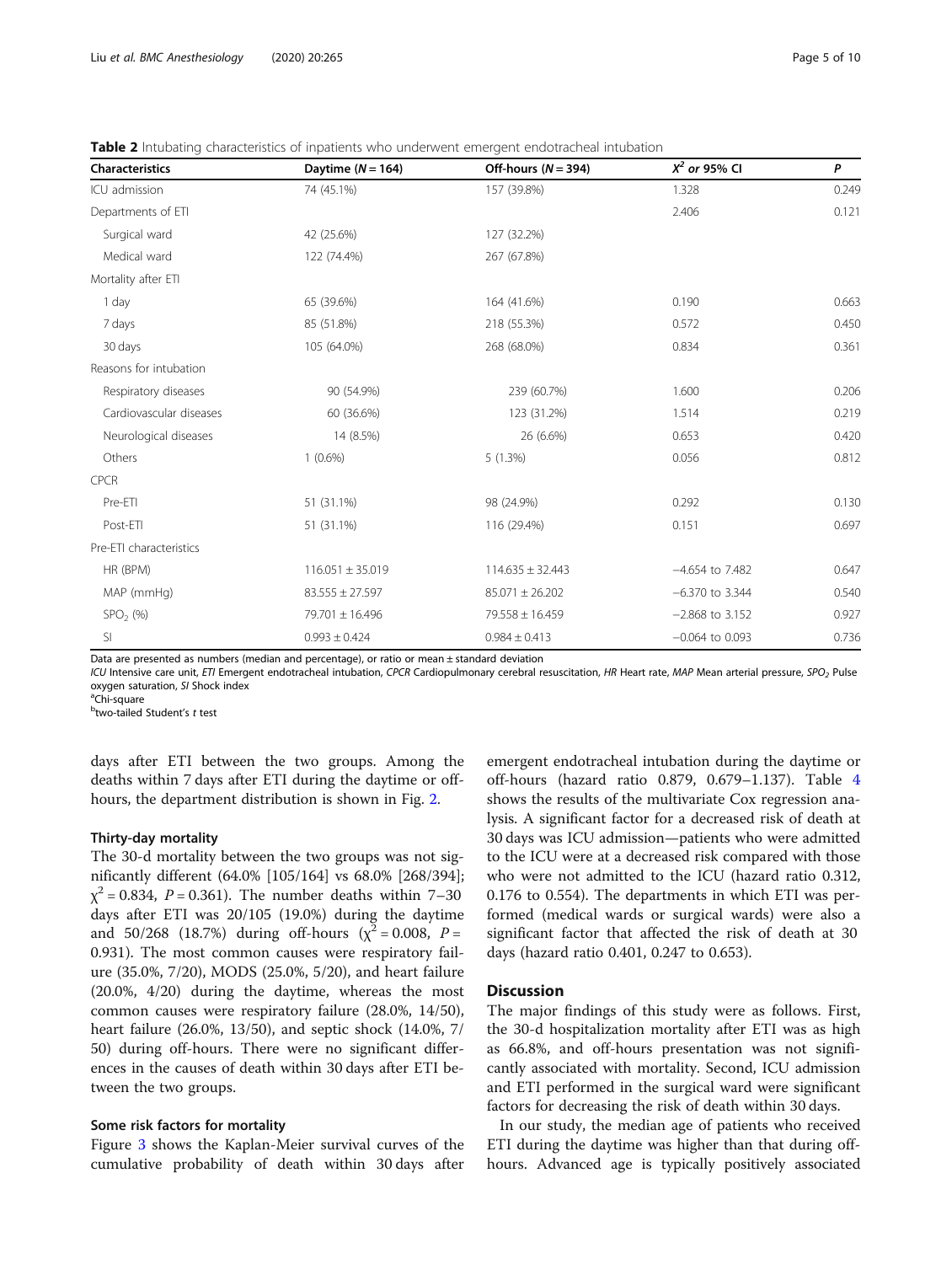<span id="page-5-0"></span>

with a worse prognosis. Nevertheless, some studies found that patients during off-hours may be characterized by a higher severity than their counterparts during daytime due to comorbidities and complications [\[9](#page-8-0)]. This difference in mortality cannot be ruled out as being a result of age and complicated diseases. The multivariate Cox regression analysis did not show that age was a significant factor for the risk of death at 30 days.

The BMI of patients who received ETI during the daytime was much higher than that of patients who received ETI during off-hours in our study. However, there was no consistent trend in mortality. Previous papers indicated that a higher BMI may be associated with the number of difficult airways [\[10](#page-8-0), [11\]](#page-8-0) . Unfortunately, we did not analyze the number of difficult airway cases in this study. There were three patients with difficult endotracheal intubations over a four-year period. One patient with severe ankylosing spondylitis needed to receive ETI because of severe pulmonary infections and respiratory failure. Another two patients had severe head and face burns. With consciousness and autonomous breathing, these patients were successfully given endotracheal intubation by fiberoptic bronchoscope. Kim et al. suggested that intervention by a medical emergency team could reduce emergent endotracheal intubation complications, such as hypotension, esophageal intubation, and the aspiration of gastric contents, from 41.7 to 18.1% in the general ward  $[12]$  $[12]$  $[12]$ . With fiber laryngoscopy, an emergency team consisting of an experienced attending anesthesiologist and an anesthesia intern were the first responders for all emergent airway requests at our hospital.

The most common causes of ETI were respiratory diseases, followed by cardiovascular diseases and neurological diseases in our study, which was in accordance with a previous survey  $[13-15]$  $[13-15]$  $[13-15]$ . However, the most common admitting diagnosis of the subjects was neurological diseases, heart diseases, gastrointestinal diseases, and end-staged hematopathy. One important factor was that neurology, cardiology, and hematology are our largest departments, and there are over 500 beds in these departments.

Our study indicated that the 30-d mortality after ETI was 66.8%, and the 1-d mortality accounted for 61.4% of the total 30-d mortality. Gabriel Wardi et al. demonstrated that the hospitalization mortality was 40.7% for patients undergoing ETI, which was far lower than the levels in our study [\[16](#page-8-0)] .There are several factors that may explain our high mortality. First, health care is still at a low level in China, and a shortage of medical staff has persisted for a long time. Second, many subjects with comorbidities and complications were in critical decompensated conditions before admission. Many of these patients were end-stage, and no treatments could have changed their poor outcomes. Furthermore, in China, the customs and folk traditions do not allow the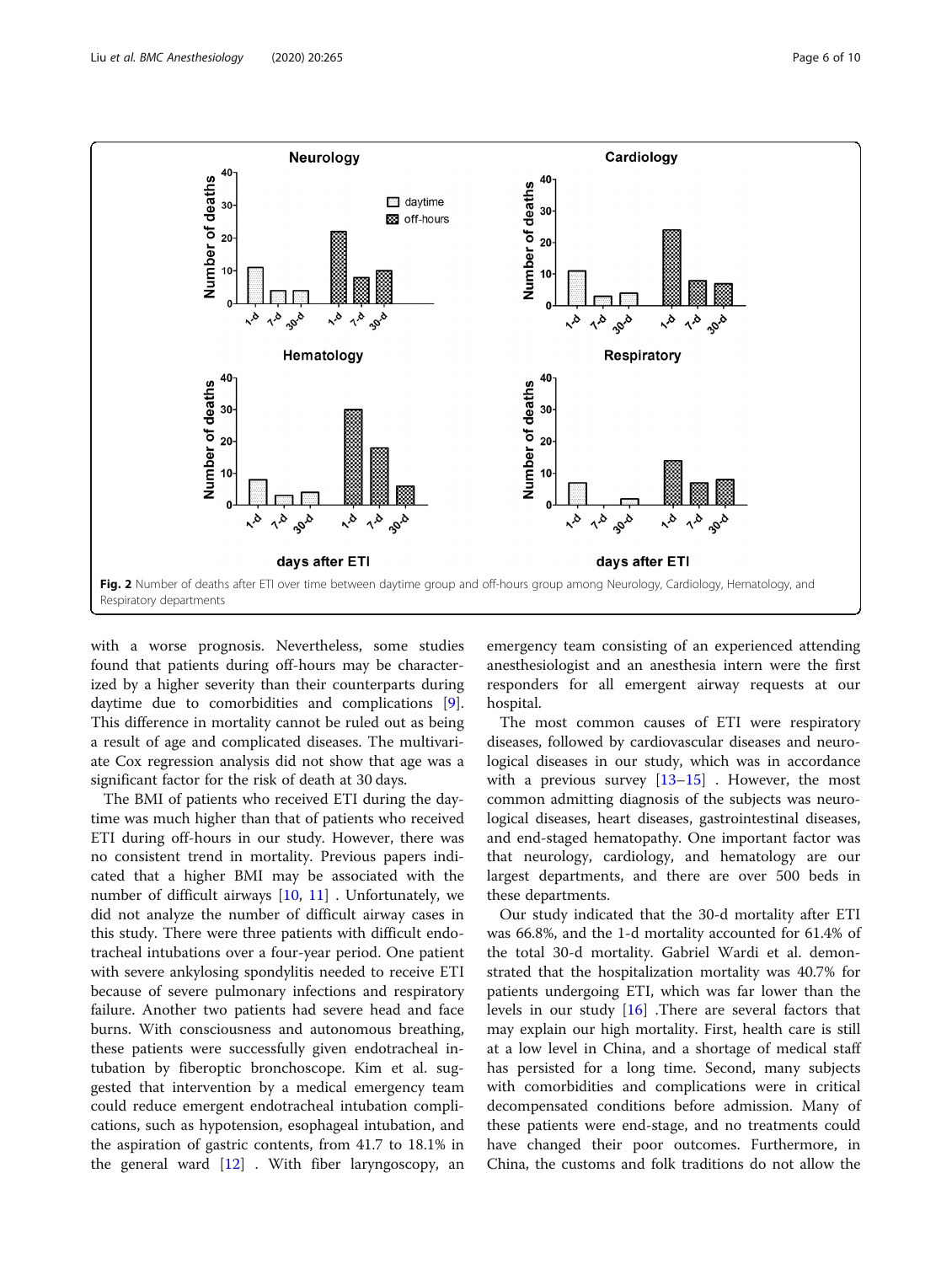<span id="page-6-0"></span>Table 3 Causes of death in hospitalization patients who underwent emergent endotracheal intubation

|                     | Daytime $(N = 105)$ | Off-hours $(N = 268)$ | $\chi^2$ | P     |
|---------------------|---------------------|-----------------------|----------|-------|
| 1-day after ETI     | 65 (61.9%)          | 164 (61.2%)           | 0.016    | 0.899 |
| Respiratory failure | 15 (23.1%)          | 34 (20.7%)            | 0.152    | 0.696 |
| CA                  | 26 (40.0%)          | 67 (40.9%)            | 0.014    | 0.906 |
| Heart failure       | 6 (9.2%)            | 20 (12.2%)            | 0.406    | 0.524 |
| AMI                 | $3(4.6\%)$          | $5(3.0\%)$            | 0.034    | 0.855 |
| <b>MODS</b>         | $4(6.2\%)$          | 13 (7.9%)             | 0.033    | 0.856 |
| Septic shock        | $4(6.2\%)$          | $9(5.5\%)$            | 0.015    | 0.904 |
| Brain failure       | $3(4.6\%)$          | 11 (6.7%)             | 0.085    | 0.772 |
| PE                  | $3(4.6\%)$          | $1(0.6\%)$            | 2.330    | 0.127 |
| DIC                 | $1(1.5\%)$          | $4(2.4\%)$            | 0.007    | 0.935 |
| 7-day after ETI     | 20 (19.0%)          | 54 (20.1%)            | 0.058    | 0.810 |
| Respiratory failure | $9(45.0\%)$         | 26 (48.1%)            | 0.058    | 0.810 |
| CA                  | 4 (20.0%)           | $3(5.6\%)$            | 2.069    | 0.150 |
| Heart failure       | $2(10.0\%)$         | 5 (9.3%)              | 0.123    | 0.726 |
| AMI                 | $0(0\%)$            | 2(3.7%)               |          | 1.000 |
| <b>MODS</b>         | 2 (10.0%)           | 8 (14.8%)             | 0.024    | 0.877 |
| Septic shock        | $2(10.0\%)$         | $6(11.1\%)$           | 0.081    | 0.774 |
| Brain failure       | $1(5.0\%)$          | $4(7.4\%)$            | 0.024    | 0.877 |
| 30-day after ETI    | 20 (19.0%)          | 50 (18.7%)            | 0.008    | 0.931 |
| Respiratory failure | 7 (35.0%)           | 14 (28.0%)            | 0.333    | 0.564 |
| CA                  | $1(5.0\%)$          | 4 (8.0%)              | 0.005    | 0.942 |
| Heart failure       | 4 (20.0%)           | 13 (26.0%)            | 0.049    | 0.826 |
| AMI                 | $1(5.0\%)$          | $2(4.0\%)$            |          | 0.642 |
| <b>MODS</b>         | 5 (25.0%)           | 4 (8.0%)              | 2.324    | 0.127 |
| Septic shock        | 2 (10.0%)           | 7 (14.0%)             | 0.003    | 0.955 |
| Brain failure       | $0(0\%)$            | 6 (12.0%)             | 1.317    | 0.251 |

Data are presented as number (percentage) or ratio

ETI Emergent endotracheal intubation, CA Cardiopulmonary arrest, AMI Acute myocardial infarction, MODS Multiple organ dysfunction syndrome, PE Pulmonary embolism, DIC Diffuse intravascular coagulation. Chi-square test



dead to enter their village, so their families asked for the medical staff to give the dying patients emergent endotracheal intubation before being discharged.

We did not find significant differences in the mortality of patients who underwent ETI in the daytime and offhours. A previous study indicated that admission on the weekend was associated with a significantly increased mortality compared with that of a midweek admission [[2,](#page-8-0) [17,](#page-8-0) [18](#page-8-0)] . Various factors have been attributed to the difference between mortality in daytime and off-hours, such as the availability of senior specialists, the number of skilled nursing staff, and human factors, such as sleep deprivation and fatigue [\[19](#page-8-0), [20\]](#page-8-0) . The different quality and system of medical services might be associated with poor prognosis. Whether physicians and surgeons share common decision-making characteristics remains unclear. Sometimes, experiential decision making is a necessity for rapid, life-saving decision making (e.g., to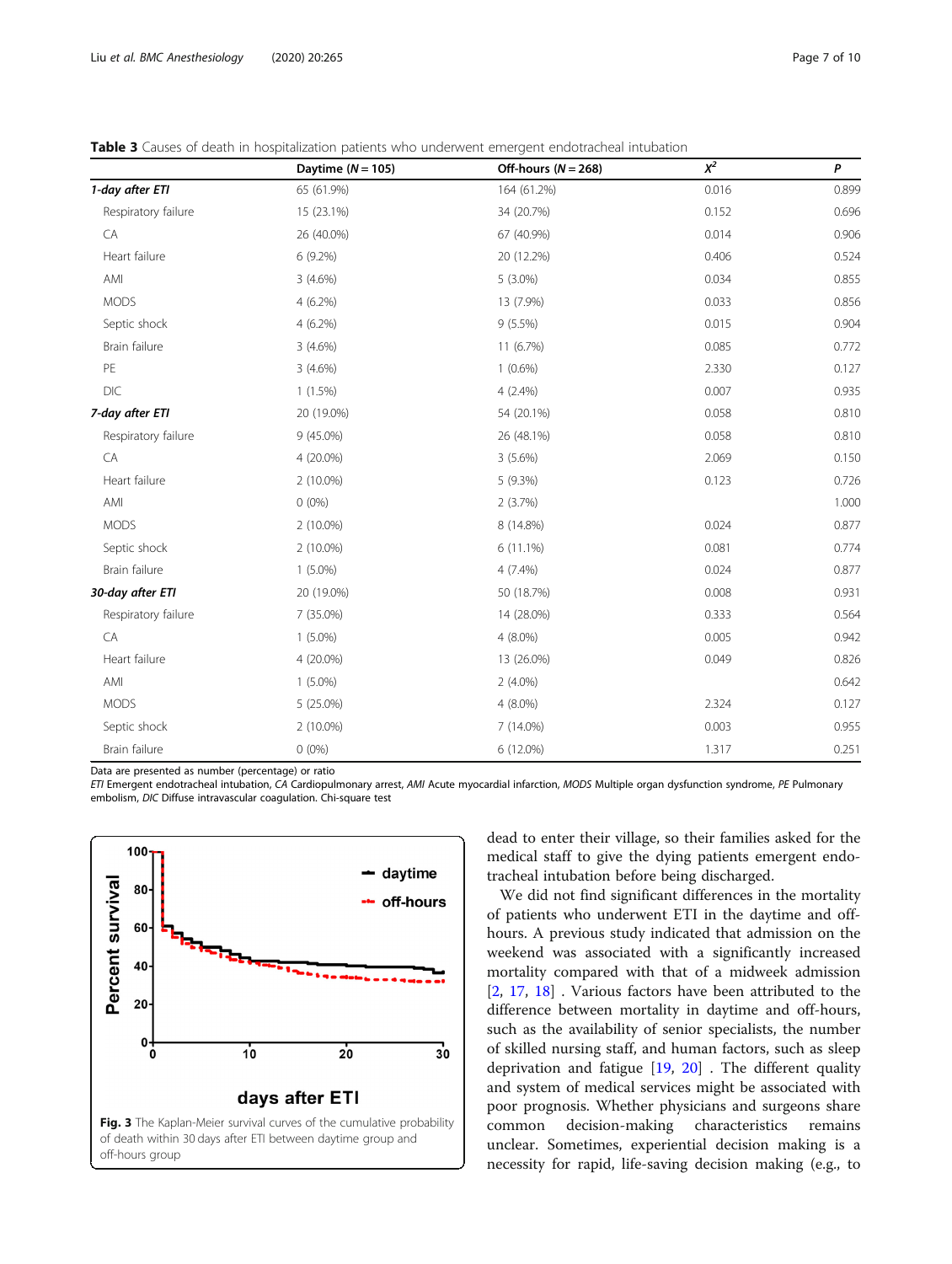<span id="page-7-0"></span>Table 4 Cox regression model of survival analysis of variables for 30-day mortality

|                    | <b>Hazard ratio</b> | 95.0% CI        | Sig.  |
|--------------------|---------------------|-----------------|-------|
| Age (years)        | 1.096               | 0.656-1.830     | 0.727 |
| Sex                | 1.491               | $0.877 - 2.535$ | 0.140 |
| BMI ( $kg/m2$ )    | 1.003               | 0.598-1.683     | 0.991 |
| Time of FTI        | 1.327               | $0.730 - 2.413$ | 0.354 |
| Departments of ETI | 0.401               | $0.247 - 0.653$ | 0.000 |
| Pre-FTI            |                     |                 |       |
| <b>CPCR</b>        | 1.389               | $0.316 - 6.101$ | 0.663 |
| Consciousness      | 1.090               | $0.655 - 1.813$ | 0.739 |
| MAP (mmHg)         | 2.761               | $0.867 - 8.789$ | 0.086 |
| $HR$ (mm $Hq$ )    | 1.043               | 0.548-1.986     | 0.898 |
| SI.                | 1.214               | $0.701 - 2.105$ | 0.489 |
| Post-ETI           |                     |                 |       |
| <b>CPCR</b>        | 1.849               | 0.595-5.748     | 0.288 |
| ICU                | 0.312               | 0.176-0.554     | 0.000 |

Abbreviation: CI Confidence interval, Sig significance, BMI Body mass index, ETI Emergent endotracheal intubation, CPCR Cardiopulmonary cerebral resuscitation, MAP Mean arterial pressure, HR Heart rate, SI Shock index, ICU Intensive care unit

defibrillate or perform CPCR), and other scenarios may change how to address some complicated management issues (e.g., the decision to admit to the ICU or perform ETI on patients with multiple comorbidities) [[21](#page-8-0)]. In our study, more patients in the surgical ward after ETI were admitted to the ICU, and the  $SPO<sub>2</sub>$  before ETI was also obviously higher in the surgical ward than in the medical ward. We cannot rule out the effect of clinical decision making on mortality.

The cox regression model of survival analysis showed that ICU admission was a significant factor for decreasing the risk of death within 30 days. Survival rates are gradually increasing, and the prognosis has improved due to highly qualified personnel and technology in the ICU, where critical patients are followed up [[22\]](#page-9-0). Artificial respiration support is provided through mechanical ventilators in addition to many life-saving medical procedures, such as peritoneal dialysis/hemodialysis, plasmapheresis, extracorporeal membrane oxygenation and various surgical operations. Jaber et al recently reported that the presence of backup staff was independently associated with a reduced risk of complications related to ETI performed in the intensive care unit [\[23](#page-9-0)].

ETI performed in the surgical ward was also a significant factor for decreasing the risk of death within 30 days based on cox regression model of survival analysis. In our study, 7-d and 30-d mortalities after ETI in the surgical ward were much lower than those in the

medical ward. In addition to a larger proportion of surgical patients who were admitted to the ICU and received more sophisticated management, there may be some other factors. For example, the conditions of surgical patients are always dangerous, but hypoxia or unstable blood flow may be a consequence of surgery and other related factors. As soon as the reasons for surgery are resolved, cardiopulmonary function gradually improves to a normal state. Bergum et al. demonstrated that survival significantly increased if hypoxia is appropriately treated [\[24](#page-9-0)]. However, the conditions of some medical patients are always fragile, deteriorating or end-stage. Even with mechanical ventilation and cardiopulmonary cerebral resuscitation, it is rarely possible to immediately relieve conditions of hypoxia and hemodynamic instability.

We excluded some patients who received ETI in the emergency department and outside of the hospital. In contrast to the typical in-hospital setting, the scenario of endotracheal intubation performed in outside of the hospital environment or in the emergency department is usually fraught with unique challenges, such as vomitflooded airways without adequate suctioning equipment, ground-level patient positions, or confined spaces. Furthermore, data acquisition for these patients may be incomplete and inaccurate.

There are several limitations to our study. First, this retrospective study was conducted in a single center, and the results of the current analysis might not be generalizable to other hospitals with different medical staff and patient populations. Second, the time from the receipt of the intubation request to the completion of intubation is critical to the prognosis of patients. Unfortunately, our retrospective analysis did not record these data accurately. The absence of some information and incomplete data made it impossible to analyze this relationship. Last, we estimated only the 30-d hospitalization mortality of patients who received ETI and roughly analyzed the possible causes of mortality and the correlation to the daytime and off-hours where ETI was performed. Some of these factors are not consequences. Further studies must be performed to clarify the key factors affecting mortality, and some necessary measures must be performed to reduce the mortality of these critical patients.

# Conclusions

The 30-d hospitalization mortality after ETI was 66.8%, and off-hours presentation was not significantly associated with mortality. ICU admission and ETI performed in the surgical ward were significant factors for decreasing the risk of death within 30 days.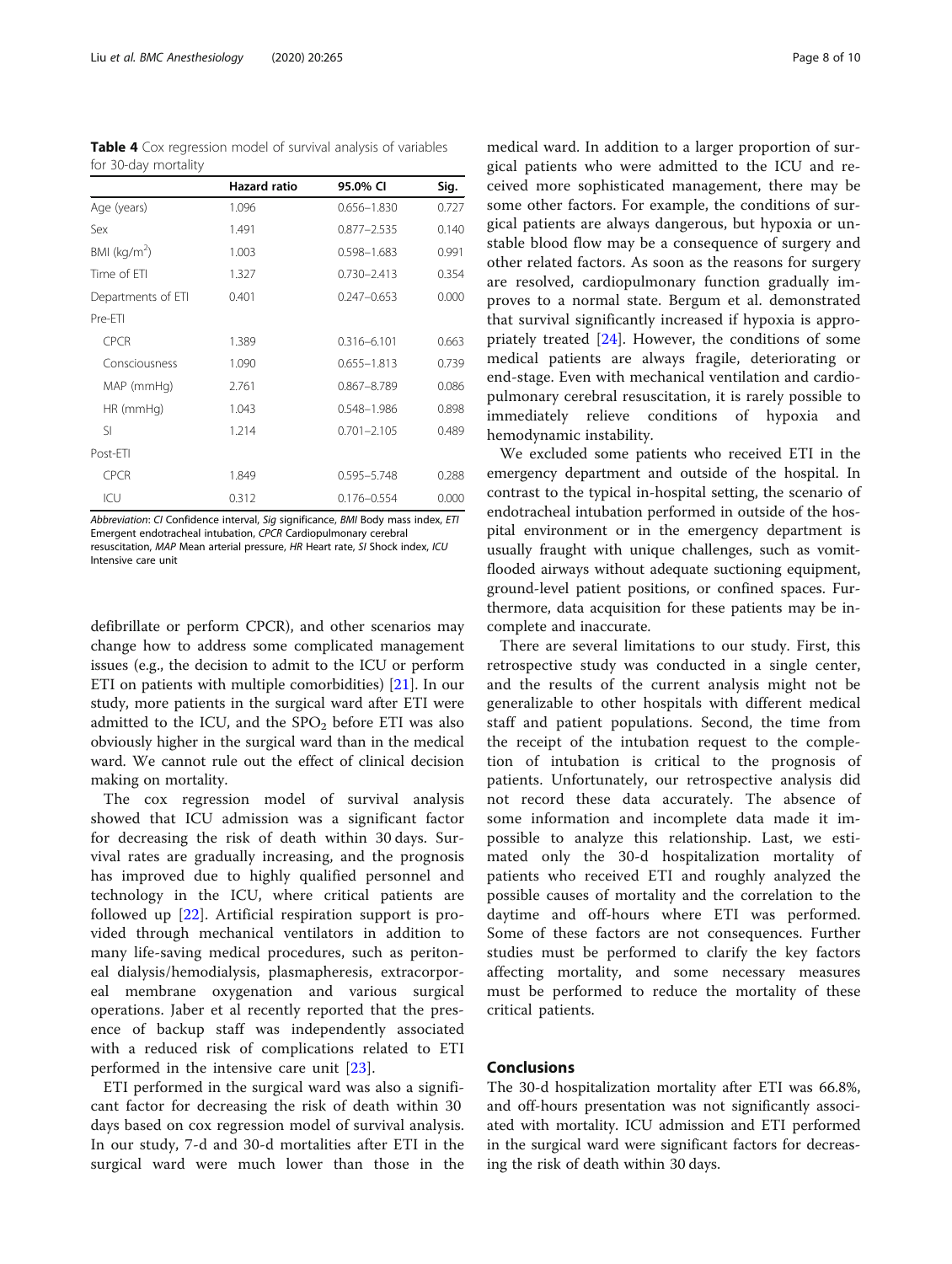#### <span id="page-8-0"></span>Abbreviations

ETI: Emergent endotracheal intubation; BMI: Body mass index; ACD: Coronary artery disease; AMI: Acute myocardial infarction; COPD: Chronic obstructive pulmonary disease; ARDS: Acute respiratory distress syndrome; CTD: Connective tissue disease; ICU: Intensive care unit; CPCR: Cardiopulmonary cerebral resuscitation; HR: Heart rate; MAP: Mean arterial pressure; SPO2: Pulse oxygen saturation; SI: Shock index; CA: Cardiopulmonary arrest; MODS: Multiple organ dysfunction syndrome; PE: Pulmonary embolism; DIC: Diffuse intravascular coagulation; CI: Confidence interval; Sig: significance

#### Acknowledgements

The authors thank the many research staff members, nursing staff, and their surgical and anesthesiology colleagues who helped with the conduct of the study in Union Hospital, Fujian Medical University, China, especially the emergency team. They are also grateful to Zhi Li (North University, Taiyuan, China) for assistance with the statistical analysis.

#### Consent to publish

The Author confirms:

The work described has not been published before; It is not under consideration for publication elsewhere; Its publication has been approved by all co-authors, if any; Its publication has been approved (tacitly or explicitly) by the responsible authorities at the institution where the work is carried out.

The Author agrees to publication in the Journal indicated below and also to publication of the article in English by BioMed Central.

The copyright to the English-language article is transferred to BioMed Central effective if and when the article is accepted for publication. The author warrants that his/her contribution is original and that he/she has full power to make this grant. The author signs for and accepts responsibility for releasing this material on behalf of any and all co-authors. The copyright transfer covers the exclusive right to reproduce and distribute the article, including reprints, translations, photographic reproductions, microform, electronic form (offline, online) or any other reproductions of similar nature. After submission of the agreement signed by the corresponding author, changes of authorship or in the order of the authors listed will not be accepted by BioMed Central.

#### Authors' contributions

LCZ and WHC designed the study and wrote the protocol. JBW, JSS, and GHW collected the data. JLLand ZML analyzed and interpreted the data. JLL and JWJ wrote the manuscript. All authors read and approved the final manuscript.

#### Funding

This research did not receive any specific grant from funding agencies in the public, commercial, or not-for-profit sectors.

#### Availability of data and materials

The datasets used and/or analysed during the current study available from the corresponding author on reasonable request.

#### Ethics approval and consent to participate

This study was conducted in accordance with the amended Declaration of Helsinki. Before data collection, the Research Ethics Committee of the Fujian Medical University Union Hospital approved this study and waived the requirement for informed consent. (2019YF002–04).

#### Consent for publication

Not applicable.

#### Competing interests

The authors report no conflicts of interest in this work.

#### Author details

<sup>1</sup>Department of anesthesiology, Union Hospital, Fujian Medical University, XinQuan Road 29th, Fuzhou 350001, Fujian, China. <sup>2</sup> Department of Clinical Medicine, Fujian Health College, 366th GuanKou, Fuzhou 350101, Fujian, China.

#### Received: 19 April 2020 Accepted: 14 October 2020 Published online: 21 October 2020

#### References

- 1. Benoit JL, Prince DK, Wang HE. Mechanisms linking advanced airway management and cardiac arrest outcomes ☆. Resuscitation. 2015;93:124–7.
- 2. Freemantle N, Richardson M, Wood J, Ray D, Khosla S, Shahian D, Roche WR, Stephens I, Keogh B, Pagano D. Weekend hospitalization and additional risk of death: an analysis of inpatient data. J R Soc Med. 2012;105(2):74.
- 3. Smith SA, Yamamoto JM, Roberts DJ, Tang KL, Ronksley PE, Dixon E, Buie WD, James MT. Weekend surgical care and postoperative mortality: a systematic review and meta-analysis of cohort studies. Med Care. 2017;56(2):1.
- 4. Freemantle N, Ray D, Mcnulty D, Rosser D, Bennett S, Keogh BE, Pagano D. Increased mortality associated with weekend hospital admission: a case for expanded seven day services? Br Dent J. 2015;219(7):329.
- 5. Atsushi S, Adil A, Starr SR, Thompson KM, Reed DA, Dabrh AMA, Larry P, Kent DM, Shah ND, Mohammad Hassan M. Off-hour presentation and outcomes in patients with acute ischemic stroke: a systematic review and meta-analysis. Eur J Intern Med. 2014;25(4):394–400.
- Scott LD, Rogers AE, Hwang WT, Zhang Y. Effects of critical care nurses' work hours on vigilance and patients' safety. Am J Crit Care. 2006;15(1):  $30 - 7$
- 7. Jneid H, Fonarow GC, Cannon CP, Palacios IF, Kilic T, Moukarbel GV, Maree AO, Labresh KA, Liang L, Newby LK. Impact of time of presentation on the care and outcomes of acute myocardial infarction. Circulation. 2008;117(19): 2502–9.
- 8. Ayar G, Uysal Yazici M, Sahin S, Gunduz RC, Yakut HI, Oden Akman A, Kalkan G. Six year mortality profile of a pediatric intensive care unit: associaton between out-of-hours and mortality. (1668–3501 (Electronic)).
- Ofoma UR, Basnet S, Berger A, Kirchner HL, Girotra S. Trends in survival after in-hospital cardiac arrest during nights and weekends. J Am Coll Cardiol. 2018;71(4):402–11.
- 10. Sabzi F, Faraji R. Effect of body mass index on postoperative complications in beating coronary artery surgery. Ethiop J Health Sci. 2016;26(6):509–16.
- 11. Tomescu DR, Popescu M, Dima SO, Bacalbașa N, Bubenek-Turconi Ș. Obesity is associated with decreased lung compliance and hypercapnia during robotic assisted surgery. J Clin Monit Comput. 2016;31(1):1–8.
- 12. Go-Woon K, Younsuck K, Chae-Man L, Myongja H, Jiyoung A, Sang-Bum H. Does medical emergency team intervention reduce the prevalence of emergency endotracheal intubation complications? Yonsei Med J. 2014; 55(1):92.
- 13. Panda N, Donahue DM. Acute airway management. Ann Cardiothorac Surg. 2018;7(2):266.
- 14. Jianxin G, Guodong Z, Ping T. Statistical and age distribution of systemic diseases in hospitalized patients in China. Prim Med Forum. 2015;19(19): 2599–601.
- 15. Hall MJ, DeFrances CJ, Williams SN, Golosinskiy A, Schwartzman A. National Hospital Discharge Survey: 2007 summary. Natl Health Stat Report. 2010;(29): 1–20, 24.
- 16. Wardi G, Villar J, Nguyen T, Vyas A, Pokrajac N, Minokadeh A, Lasoff D, Tainter C, Beitler JR, Sell RE. Factors and outcomes associated with inpatient cardiac arrest following emergent endotracheal intubation. Resuscitation. 2017;121:76–80.
- 17. Saposnik G, Baibergenova A, Bayer N, Hachinski V. Weekends: a dangerous time for having a stroke? Stroke. 2007;38(4):1211–5.
- 18. Smith SA, Yamamoto JM, Roberts DJ, Tang KL, Ronksley PE, Dixon E, Buie WD, James MT. Weekend surgical care and postoperative mortality: a systematic review and meta-analysis of cohort studies. Med Care. 2018;56(2): 121–9.
- 19. Freemantle N, Ray D, McNulty D, Rosser D, Bennett S, Keogh BE, Pagano D. Increased mortality associated with weekend hospital admission: a case for expanded seven day services? Bmj. 2015;351:h4596.
- 20. Ono Y, Sugiyama T, Chida Y, Sato T, Kikuchi H, Suzuki D, Ikeda M, Tanigawa K, Shinohara K. Association between off-hour presentation and endotracheal-intubation-related adverse events in trauma patients with a predicted difficult airway: A historical cohort study at a community emergency department in Japan. Scand J Trauma Resusc Emerg Med. 2016; 24(1):106.
- 21. Calder LA, Forster AJ, Stiell IG, Carr LK, Brehaut JC, Perry JJ, Vaillancourt C, Croskerry P. Experiential and rational decision making: a survey to